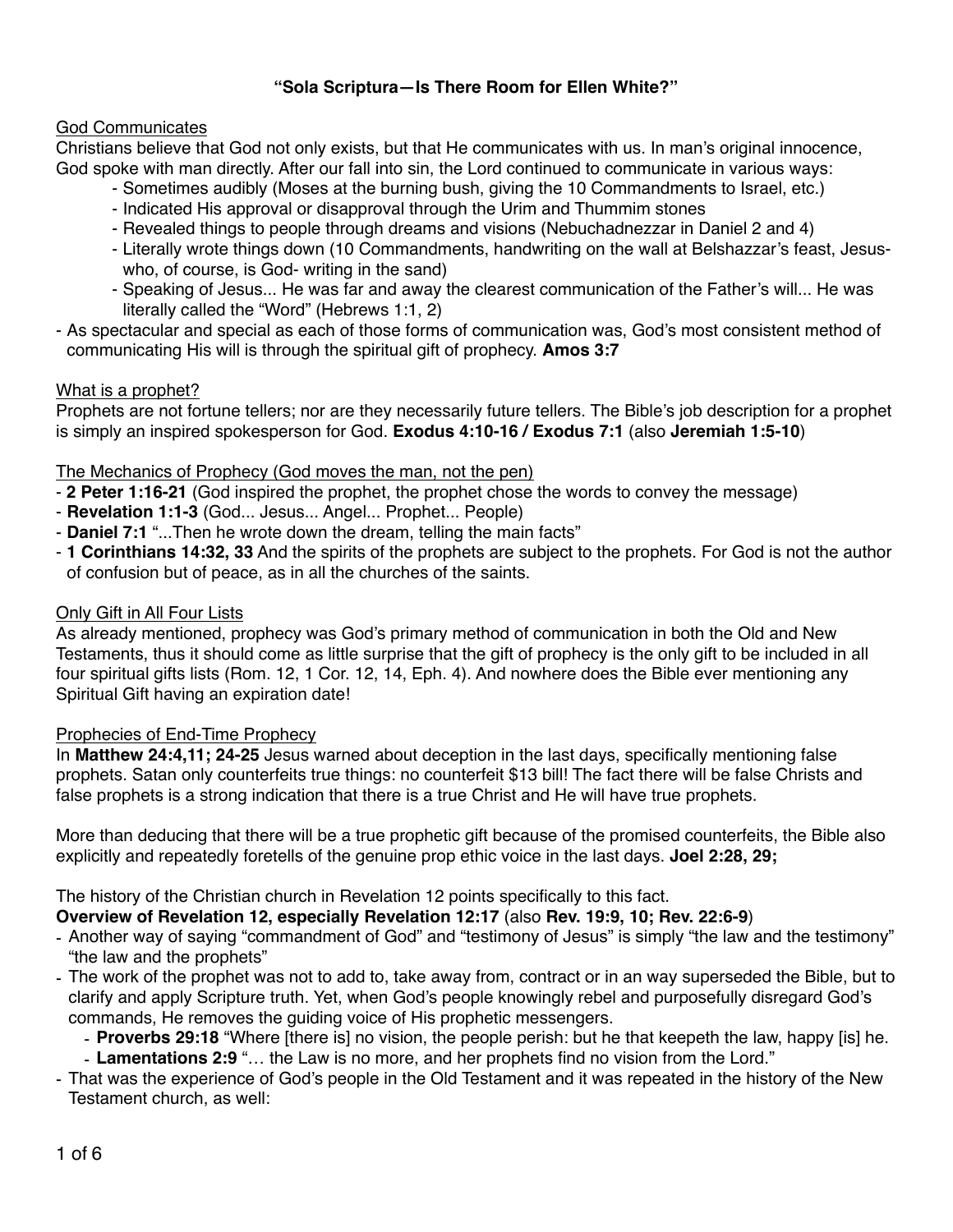After the death of the apostles, compromise crept into the church until it eventually replaced the seventh-day Sabbath of God's law with Sunday, the first day of the week. Daniel 7 and 8 had predicted this, saying that the medieval church would intend to "change times and law" and cast "truth down to the ground" (Daniel 7:25; 8:12). During this time, while the law of God was disregarded, history reveals no prominent, prophetic voice given by God to guide His church because when "the Law is no more," then "her prophets find no vision from the Lord" (Lamentations 2:9).

Yet both the law and the prophets would eventually be restored. In answer to the question of "how long" the vision of Daniel 8 and its casting down of truth would last, the Bible predicted that it would be for "two thousand three hundred days" (Daniel 8:13-14). As prophesied, the end of this time period was marked by a new discovery that would begin to restore the truth about God's Law and the seventh-day Sabbath. The true meaning of the cleansing of the sanctuary at the close of the 2300-day prophecy revealed the importance of Christ's ministry in heaven's Most Holy Place and awakened many Advent believers to the significance of the Ten Commandments contained there.

After many centuries, the truth of God's law and the seventh-day Sabbath was finally being restored. And what twin witness would God restore along with the Sabbath truth? The gift of prophecy! In harmony with the 2,300 day prophecy, God not only restored the truth of His law that was cast down, but He also restored the gift of prophecy when He gave Ellen White her first prophetic vision in December of 1844. The law and the prophets were again working together.

Ellen White herself writes in *Loma Linda Messages*, p. 33, "The law of God and the Spirit of Prophecy go hand in hand to guide and counsel the church, and whenever the church has recognized this by obeying His law, the spirit of prophecy has been sent to guide her in the way of truth. … As the third angel's message arose in the world, which is to reveal the law of God to the church in its fullness and power, the prophetic gift was also immediately restored. This gift has acted a very prominent part in the development and carrying forward of this message"

**Friends, just as Bible prophecy foretold, God has indeed poured out the gift of prophecy in these last days of earth's history—manifested in the ministry of Ellen G. White.** Thus it is equally dangerous to accept the word of alleged prophets at face value, and to reject the word of alleged prophets out of hand. The only safe course is to heed the counsel of the Bible itself when it tells us in **1 Thessalonians 5:20**- "Do not despise prophecies. Test all things; hold fast what is good."

# But What About Sola Scriptura?

# **John 9:28, 29; John 5:45-47 (Deut. 18:18, 19)**

We're not following the Bible if we reject those the Bible tells us to follow! So in answer to the question in our title today, not only is there room for Ellen White—not only does the Bible *allow* for a last day prophetic voice among God's people, it requires it! *anticipates* it!

# Does Ellen White Have Doctrinal Authority?

Some say that the writings of Mrs. White should be used devotionally, but not have authority in matters of doctrine... only the Bible has authority in doctrinal matters. Is that the biblical model of the authority of prophets? NO! When David was confronted by the prophet Nathan about his immoral affair with Bathsheba, did he reject the prophetic message because it was not previously written in Scripture? Of course not!

While the Scripture is the standard and nothing could ever take the place of the Bible, what happens when there is a lack of clarity on an issue or a disagreement as to how a biblical principle should be applied in a particular circumstance. Is it possible that sincere Christians can find themselves in disagreement on a matter of biblical doctrine? Consider the early church's contention over the issue of circumcision and new converts.

- Biblical evidence: **Acts 15**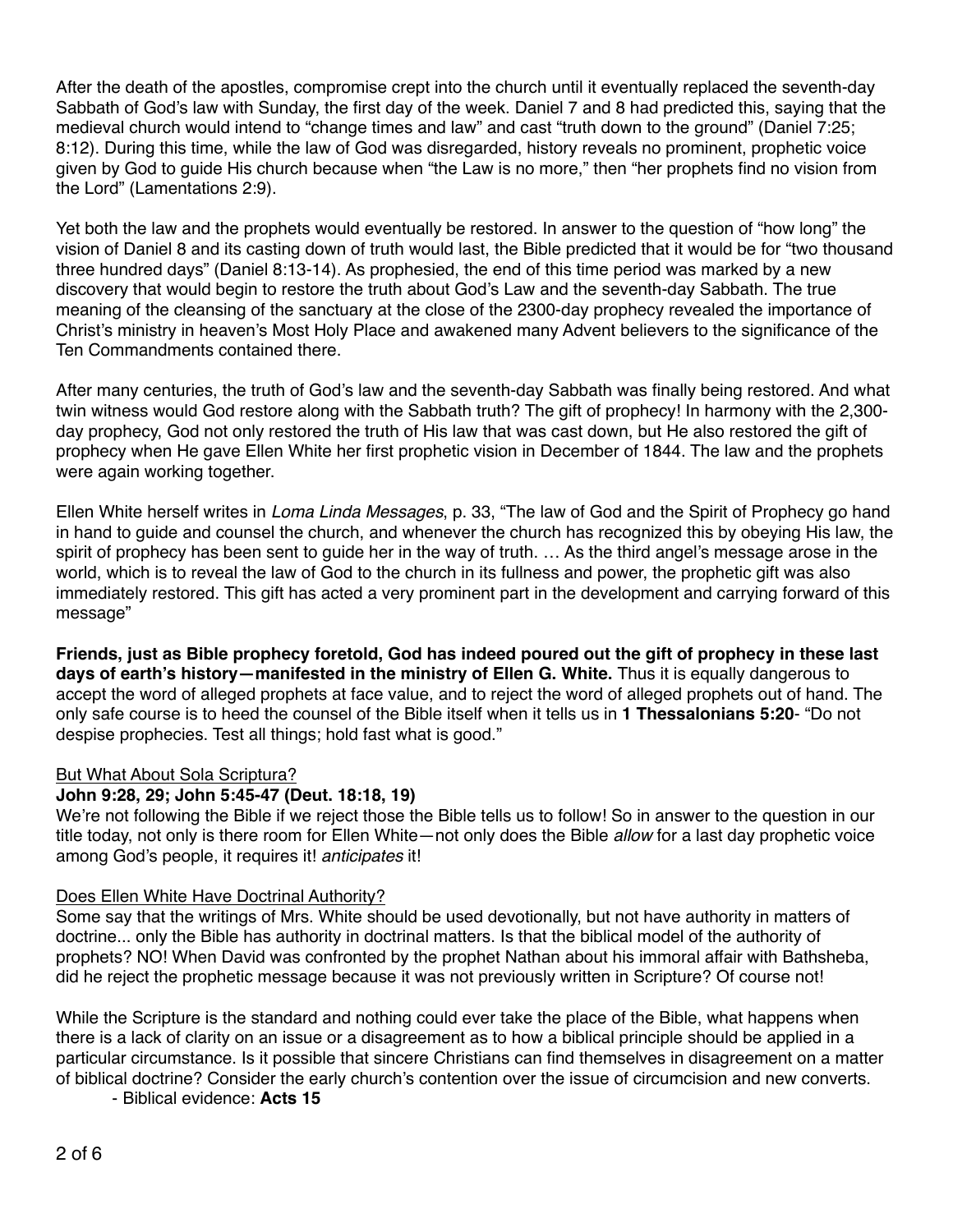- Common sense: What would be the point of sending a prophet if he or she didn't have authority in matters of doctrine? The resolution for ambiguity, is not just good advice but Godly authority!
- **- Ephesians 4:11-16** "unity of the faith… no longer be children, tossed to a fro and carried away by every wind of doctrine" (there are plenty of crazy ideas floating around the Seventh-day Adventist Church today purporting to be present truth. But the Biblical injunction remains: "to the law and to the testimony: if they speak not according to this word, it is because there is no light in them!"

### The Spirit of Prophecy is the Testimony of Jesus

But some will say, "I don't want to hear the voice of any person, I want to hear the voice of Jesus in His Word." It was through Moses that Christ foretold His own incarnation and ministry. (see Deuteronomy 18:15; John 5:45-46; 1 Peter 1:10-11) Thus it is that Bible makes a direct equivalence between the Spirit of Prophecy and the Testimony of Jesus—because that's what prophet's do: relate the testimony of Jesus to His people!

That sounds like a very pious sentiment, but just like the "I just want to follow the Bible and the Bible only" objection falls when you realize it is the Bible that commands us to heed God's prophetic messengers in the last days, the "I just want to follow the voice of Jesus" notion crumbles as well—not because its isn't true, but because the claim is misapplied. The implication is that Jesus doesn't speak through prophets when the exact opposite is true!

- **1 Peter 1:10-11** Of this salvation the prophets have inquired and searched carefully, who prophesied of the grace that would come to you, 11 searching what, or what manner of time, the Spirit of Christ who was in them was indicating when He testified beforehand the sufferings of Christ and the glories that would follow.
- **Revelation 1:10-11** I was in the Spirit on the Lord's Day, and I heard behind me a loud voice, as of a trumpet, 11 saying, "I am the Alpha and the Omega, the First and the Last…"

### The Purpose of Prophecy in the Last Days

Ellen G. White, the Messenger of the Lord, was given the gift of prophecy not to give new light but to clarify and apply the light of Scripture in our lives. Just as John the Baptist was a prophet tasked with preparing a people for the first coming of Jesus, the Lord has, in these last days, poured out the gift of prophecy to prepare a people for the second coming of Jesus.

The writings of Ellen G. White are not merely inspiring, they are divinely inspired. Her work is not merely informative but transformative. Her words do not add to Scripture things that are not there, but clarifies the grand truths that are there.

And just as the Lord asks us to do with His Word, we should do with the writings of the Spirit of Prophecy... taste and see that it is good.

#### EGW Survey

*Who reads Ellen White? by [Roger Dudley](https://www.ministrymagazine.org/authors/dudley-roger.html) , [Des Cummings. Jr.](https://www.ministrymagazine.org/authors/cummings,-jr.,-des)*

*Several years back... "the Institute of Church Ministry at Andrews University (ICM) conducted a study of church growth in North America. As part of this research, ICM surveyed more than 8,200 Seventh-day Adventists attending 193 different churches through out the North American Division.*

*One of the survey questions dealt with the degree of involvement in regular study of Ellen White's books. Recently a secondary analysis was conducted on this question. All those who answered "doesn't apply," "never," or "sometimes" were combined into one group, hereafter referred to as "nonreaders." Those choosing "usually" or "always" were combined into a second group, referred to as "readers." There were 2,848 readers and 5,375 nonreaders. This article compares profiles of readers and nonreaders in relation to how each group responded to the other items on the survey.*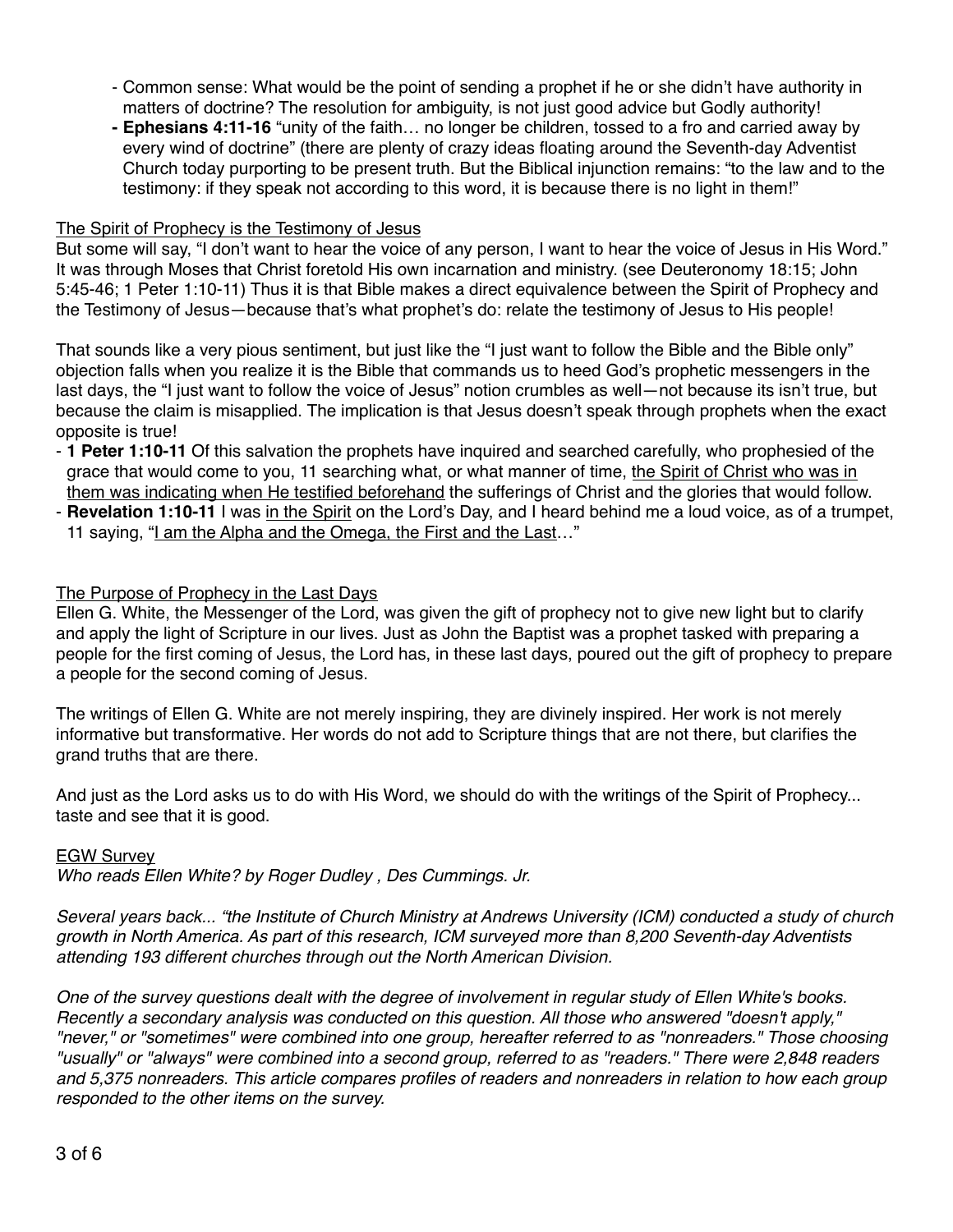*It is important to note that the survey was administered in the 193 churches during the Sabbath worship services. Therefore it reflects the attitudes and behaviors of church-attending Adventists and does not attempt to describe those who have become inactive. It is a portrait of those members who compose the core of the local congregation.*

### *Relationship with Jesus Christ.*

*Here is a striking difference, for 85 percent of the readers chose one of the two strongest possible responses to indicate that their relationship with Jesus Christ was intimate. Only 59 percent of the nonreaders did so, a difference of 26 percent. Certainly readers see their relationship with Christ as closer and more intimate than do nonreaders.*

#### *Assurance with God.*

*There is almost the same difference on having assurance of being right with God. It was revealed that 82 percent of the readers, compared with 59 percent of the nonreaders, are very certain of their standing a spread of 23 percentage points. Readers apparently do have more assurance of salvation. …* 

### *Prepared for witnessing.*

*There is a highly significant difference between the two groups in how well prepared for witnessing they see themselves. Using the two top responses, 49 percent of the readers feel well prepared. Only 24 percent of the nonreaders do—a 25 percent difference. Readers definitely feel better prepared to witness than do nonreaders.*

#### *Christian activities.*

*The survey contained a series of seven yes or no questions. On every one of these items, Ellen White readers hold a distinct advantage over nonreaders. To be specific, 24 percent more had been engaged in some type of witnessing program over the previous year, 13 percent more were holding a church office or other service position, 15 percent more had set a personal soul-winning goal for the current year, 19 percent more had been working to win non-Adventist relatives, 15 percent more had been involved in community outreach services, 19*  per cent more had held Bible studies with a non-Adventist during the past year, and 14 percent more had *recently attended a witnessing training program. Ellen White readers seem definitely more likely to be active in service and in witnessing than nonreaders.*

*…* 

## *Personal Bible study.*

*Several questions dealt with areas of everyday Christian living, and it is in these areas that some of the strongest differences between readers and nonreaders are found. For example, 82 percent of the readers usually or always have daily personal Bible study, while only 47 percent of the nonreaders do. This is a 35 percent difference the strongest of any item in the study. Readers are much more likely to be Bible students than are nonreaders.*

#### *Prayer for souls.*

*Here is another strong difference. It was discovered that 81 percent of the readers usually or always pray daily*  for the conversion of specific people, compared with 51 percent of the nonreaders a difference of 30 percent. *Readers are more likely to bear the burden for souls on their heart and seek the Lord daily for their salvation.*

#### *Financial support for local soul winning.*

*The contrast continues, as 30 percent more (76 percent versus 46 per cent) readers than nonreaders are usually or always involved in regular financial support for local soul winning. Readers tend to give more often and more generously to programs designed to reach the lost within their own communities.*

*…*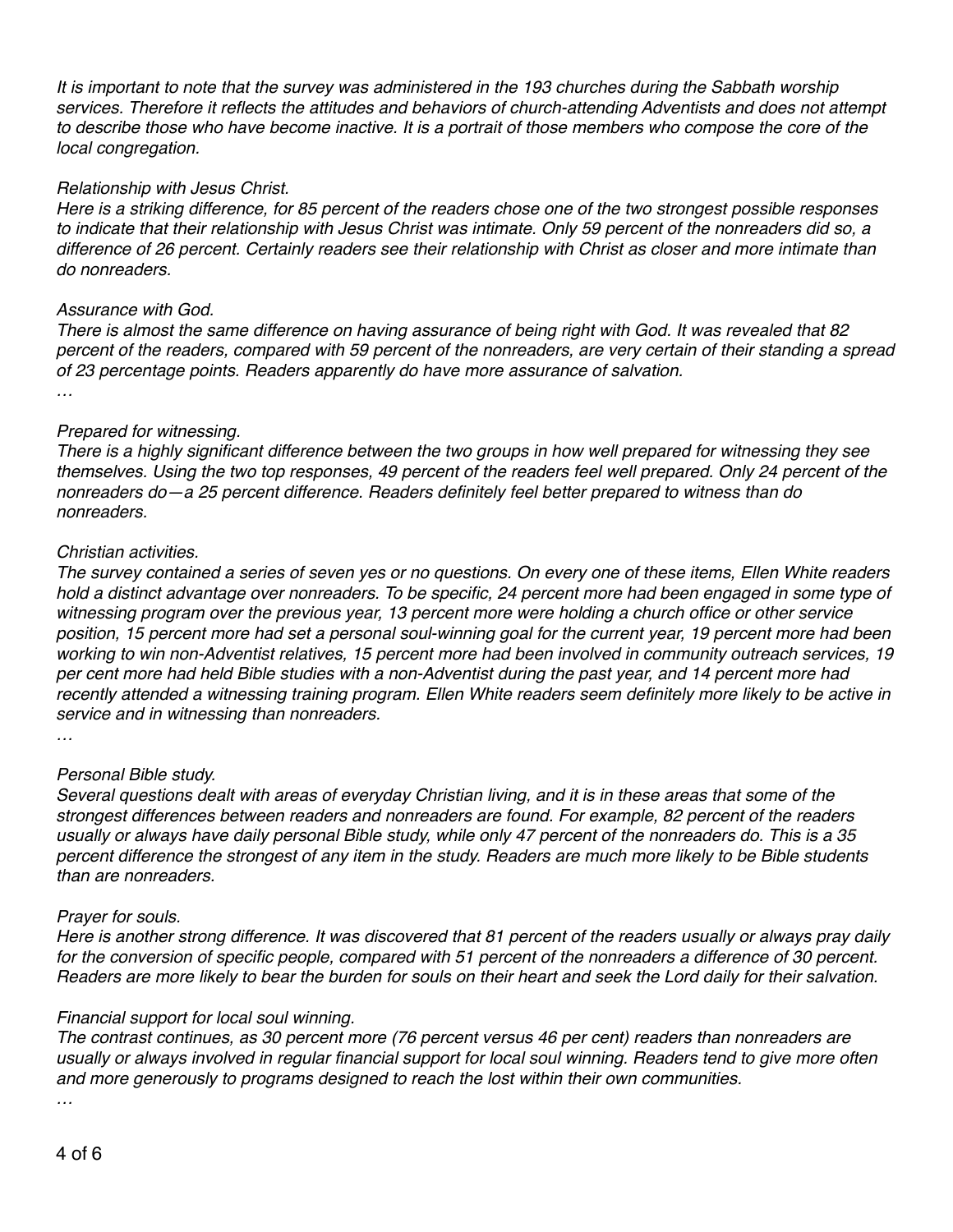## *Daily family worship.*

*Daily family worship is an important part of the life of a Christian family. It is usually or always held by 70 percent of the readers, but by only 42 percent of the nonreaders a difference of 28 percent. There is more likely to be daily worship in homes where Ellen White's books are read regularly.*

## *Witnessing in everyday activities.*

*It was found that 76 percent of the readers and 48 percent of the nonreaders are usually or always involved in*  witnessing in their everyday activities a difference of 28 percent. Readers are more likely to share their faith on *an informal basis, as well as in organized witnessing activities, than nonreaders.*

*…*

# *Length of time as an Adventist.*

*Those who have been in the church longer are more likely to be readers of Ellen White's writings. While 68 percent of the readers have been members more than ten years, only 53 percent of the nonreaders have been a part of the church for that long. On the other end of the scale, 22 percent of the readers have been members for fewer than five years, while 33 percent of the nonreaders are in this category. This suggests that the church may be having difficulty introducing new converts to a regular study of Spirit of Prophecy writings. Or it may suggest that the apostasy rate is greater among nonreaders, leaving fewer of them around after ten years.*

## *Conclusions.*

*Seldom does a research study find the evidence so heavily weighted toward one conclusion. In the church growth survey, on every single item that deals with personal attitudes or practices, the member who regularly studies Ellen White's books tends to rank higher than does the member who reads them only occasionally or never. On a few items the difference is small only 3 or 4 percentage points. But on most items the spread is large in the tens, twenties, or thirties.*

*And these differences are found not only in the total profile but in each of the ethnic components. White, black, and Hispanic readers, as groups, are each superior to nonreaders. On no item do nonreaders rank higher than readers.*

*The study indicates that readers have a closer relationship with Christ, more certainty of their standing with God, and are more likely to have identified their spiritual gifts. They are more in favor of spending for public evangelism and contribute more heavily to local missionary projects. They feel more prepared for witnessing and actually engage in more witnessing and outreach programs. They are more likely to study the Bible daily,*  to pray for specific people, to meet in fellowship groups, and to have daily family worship. They view their *church more positively. They actually bring more people into the church.*

*Of course, it should be carefully noted that this study does not determine that the reading of Ellen White's books actually causes people to have all of these spiritual benefits. The study only shows that there is a direct correlation between the various items and the study of Ellen White's works. But it is amazing that the contrasts*  between these two profiles are so numerous and so great. Certainly the implication is that the regular reading *of Ellen White's material does make a positive difference in Christian life and witness.*

## **Conclusion**

The Spirit of Prophecy as manifested in the ministry of Ellen G. White is one of the greatest gifts with which God has blessed His people in these last days. It is absolutely no contradiction whatsoever to hold firmly to the great Protestant axiom "Sola Scriptura" and at the same time heed the voice of God's prophetic messenger as it is the Bible itself that repeatedly foretells that the prophetic gift would be evidenced among God's people prior to Christ's return.

The words of Jehoshaphat to God's people in **2 Chronicles 20:20** still speak powerful to us today, "Believe in the Lord your God, and you shall be established; believe His prophets, and you shall prosper."